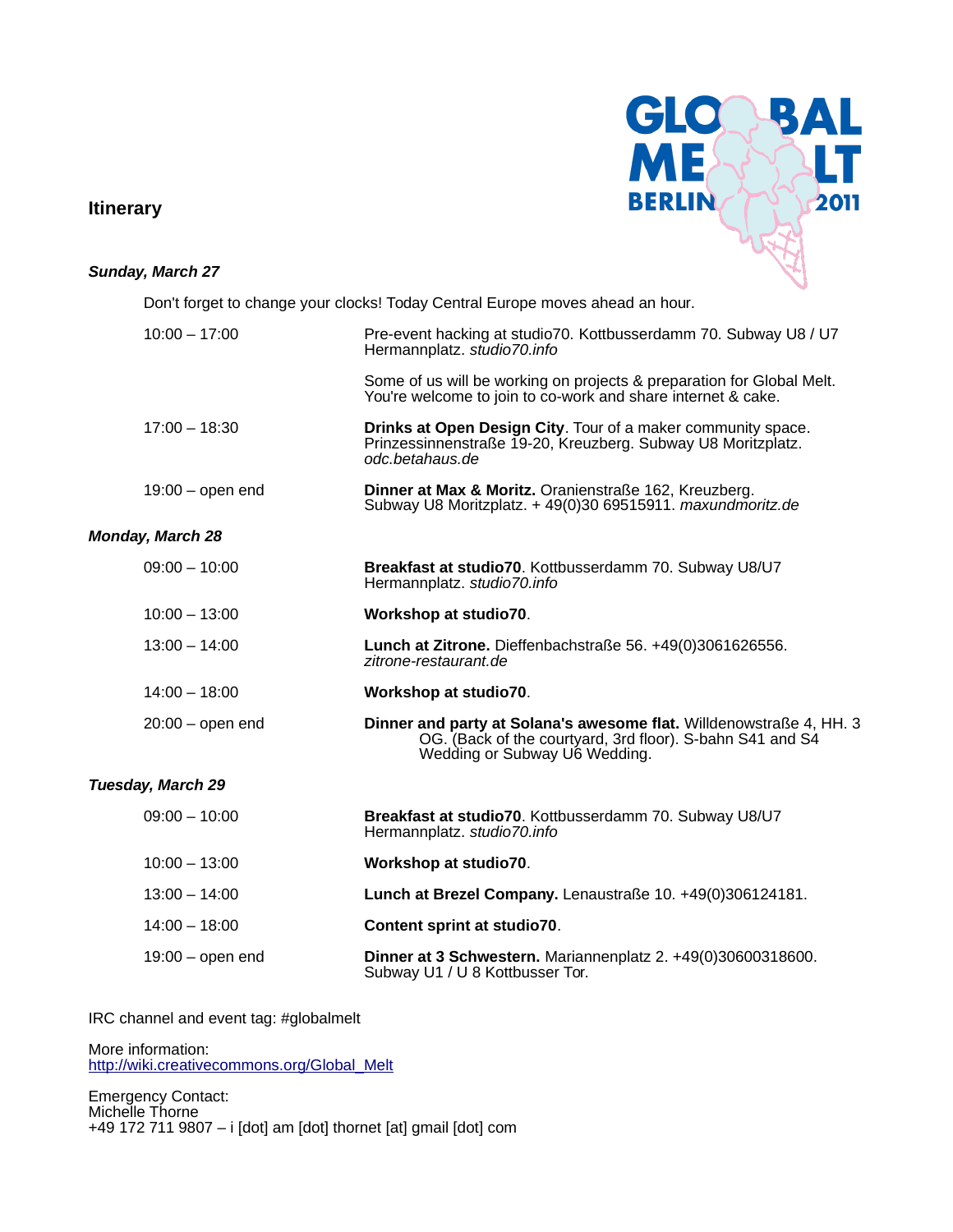# Google maps

**Get Google Maps on your phone** Text the word "GMAPS" to 466453



## **Global Melt 2011**

0 views - Unlisted Created on Mar 25 - Updated < 1 minute ago By Michelle Thorne



Studio 70 - coworking space Kottbusser Damm 70 10967 Berlin, Germany 030 61625173 studio70.info

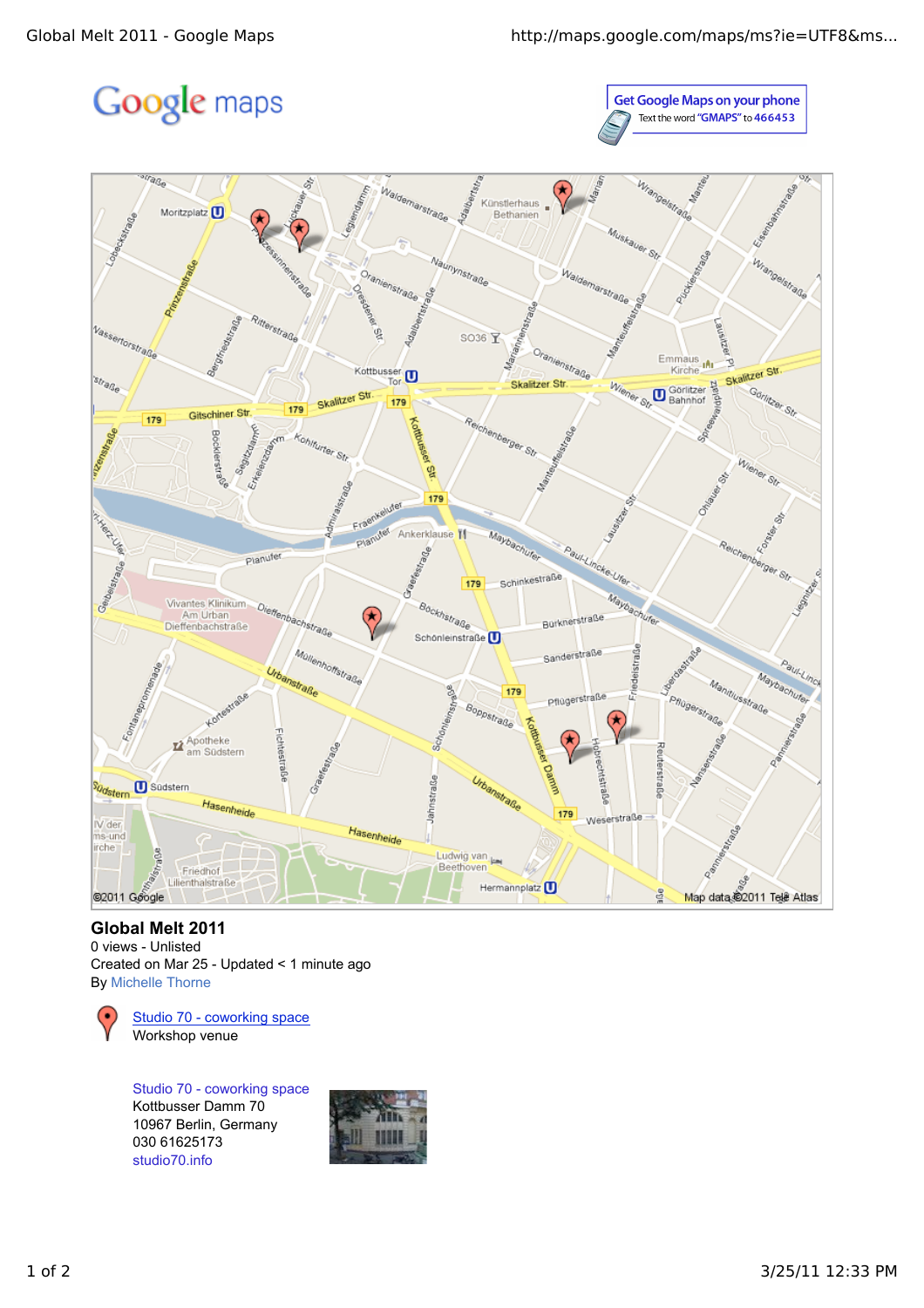